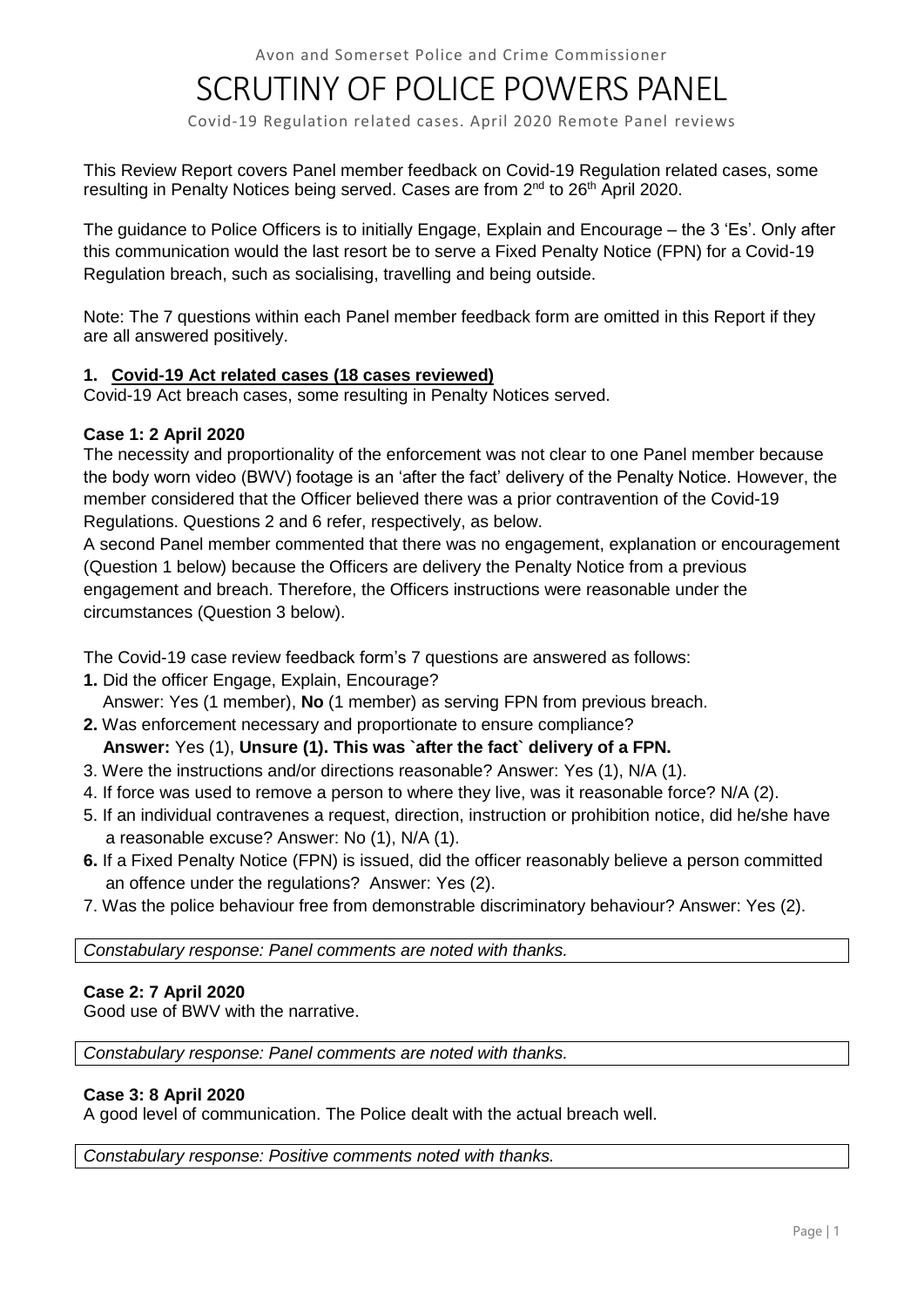#### **Case 4: 9 April 2020**

A good level of communication. The Police dealt with the actual breach well.

*Constabulary response: Positive comments noted with thanks.*

#### **Case 5: 9 April 2020 - Taunton**

A good level of communication. The Police dealt with the actual breach well and is incredibly patient.

*Constabulary response: Positive comments noted with thanks.*

#### **Case 6: 9 April 2020 – Shepton Mallet**

3 girls aged 9 and 16 year old twins playing in the park. The Police Officers are suspicious of them not living together and ask for their name, address and dates of birth at the outset.

**Concerns:** There is no engagement, explanation or encouragement regarding the Covid-19 situation. It is a pleasant conversation but the Officers do not take the opportunity to explain why social distancing is so important. The Officers also say they will retain their details (the Panel member comments that this is intimidating) and say the girls can exercise but have to keep moving and must not sit down. The Panel member questions this statement, bearing in mind these are children.

A second Panel member comments are that there is a good level of communication and the Police deal with the actual breach well.

**Questions:** Why do the Officers ask the children for their personal information? Is it correct that people should keep moving whilst exercising, as advised to these children?

The member Covid-19 case feedback form's 7 questions are answered as follows:

1 Did the officer Engage, Explain, Encourage? Answer: Yes (1), **No (1).**

2 Was enforcement necessary and proportionate to ensure compliance? **Questionable (1),** N/A (1).

3 Were the instructions and/or directions reasonable? Yes (1), **Questionable (1).** 

4 If force was used to remove a person to where they live, was it reasonable force? N/A (2)

5 If an individual contravenes a request, direction, instruction or prohibition notice, did he/she have a reasonable excuse? Answer: **Yes (1)**, N/A (1).

6 If a Fixed Penalty Notice (FPN) is issued, did the officer reasonably believe a person committed an offence under the regulations? N/A (2).

7 Was the police behaviour free from demonstrable discriminatory behaviour? Yes (2).

*Constabulary response: I note the differing feedback from panel members. Having reviewed this incident, the officers have perceived the females to have run away on seeing them to try and prevent the interaction. This is the reason for the more forward approach. The officers have requested their information to identify whether they are from the same household or whether they are breaching social distancing regulations. One female was initially unable to provide their address raising the officer's suspicion. In relation to exercise, this interaction took place just prior to the NPCC guidance around exercise. This confirms now that "exercise must involve some movement, but it is acceptable for a person to stop for a break in exercise. However, a very short period of 'exercise' to excuse a long period of inactivity may mean that the person is not engaged in 'exercise' but in fact something else." It is therefore a judgement call for the officer dealing taking into account this guidance.*

#### **Case 7: 11 April 2020**

One Panel member commented that the male member of the public is not being sensible or reasonable but the Police Officers do not engage, explain or encourage (the 3 'Es') the man regarding the Covid situation. Instead the Officers go straight into asking for personal details and do a radio check. The man is drinking with a mate in the sun and not exercising but he is affronted by the Officers'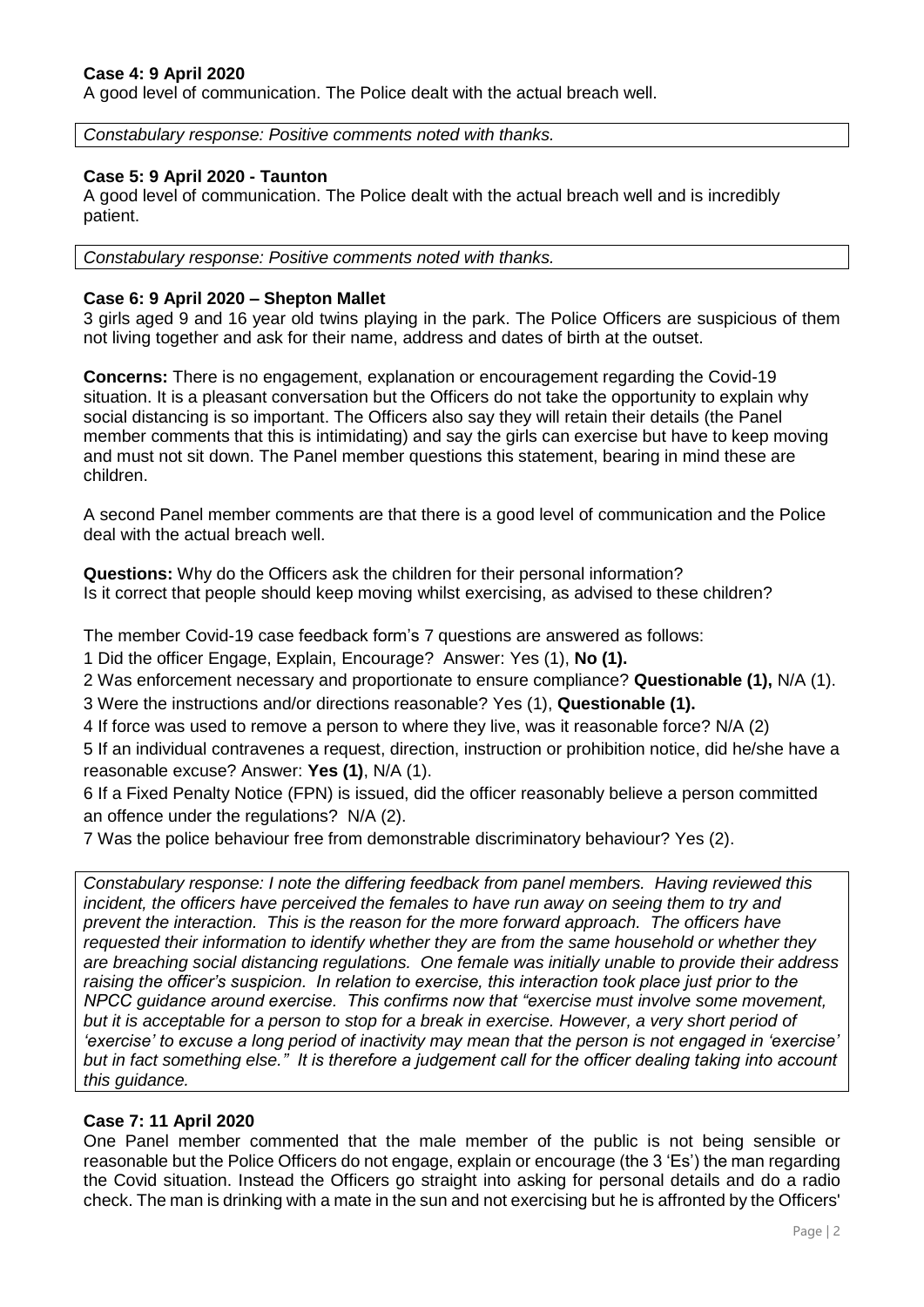approach. Eventually the man agrees to go home without a Penalty Notice being issued and then in a fit of petulance asks for a Fixed Penalty Notice for which the Officers oblige.

**Concern:** The Panel member feels a 3 'Es' approach might have led to a better response from the man.

A second Panel member's comments are that there is a good level of communication and the Police deal with the actual breach well. The Officers are patient and there is respectful handling of the situation.

The member Covid-19 case feedback form's 7 questions are answered as follows:

1 Did the officer Engage, Explain, Encourage? Answer: Yes (1), **No (1).**

2 Was enforcement necessary and proportionate to ensure compliance? Yes (2).

3 Were the instructions and/or directions reasonable? Yes (1), **Questionable (1).** 

4 If force was used to remove a person to where they live, was it reasonable force? Yes (1), N/A (1) 5 If an individual contravenes a request, direction, instruction or prohibition notice, did he/she have a reasonable excuse? Answer: N/A (2).

6 If a Fixed Penalty Notice (FPN) is issued, did the officer reasonably believe a person committed an offence under the regulations? Yes (1), **Questionable (1).**

7 Was the police behaviour free from demonstrable discriminatory behaviour? Yes (2).

*Constabulary response: I note the panel comments and slightly differing views. Having reviewed the footage the officers have looked to engage the male and encourage him to return home, however, despite numerous attempts to do so and him initially agreeing to do so, he has refused. I agree with the second panel member that the officers have remained calm showing a good level of communication and it has been necessary for them in the end to issue a ticket.*

# **Case 8: 12 April 2020**

A good level of communication. The Police dealt with the actual breach well. However, there is limited video as it was switched on late.

*Constabulary response: Panel comments are noted with thanks.*

## **Case 9: 13 April 2020**

A good level of communication. The Police dealt with the reported breach well.

*Constabulary response: Panel comments are noted with thanks.*

## **Case 10: 14 April 2020**

The video footage is only 1 minute and 25 seconds, during which a Fixed Penalty Notice (FPN) is issued. The Covid-19 Regulation breach appears to be that a visitor is in the man's house. However more information is needed as on the face of it the Officer cannot engage, explain or encourage (the 3 Es) in such a short time.

A second Panel member commented that the Officer believed there was a contravention of the Covid-19 Regulations and so served the penalty notice. See answer (yes) to Question 6 below. Two Panel members comment that the man and the Police Officer clearly have a history.

A third Panel member commented that this incident is somewhat rushed and could have been handled better.

**Question:** The suspect and Officer appear to have a history. Where there is a likelihood of doorstep confrontation, is it wise to send someone known by the suspect?

The member Covid-19 case feedback form's 7 questions are answered as follows: 1 Did the officer Engage, Explain, Encourage?:

Yes (1), **No (1), Don't know (1) not seen on the short video.**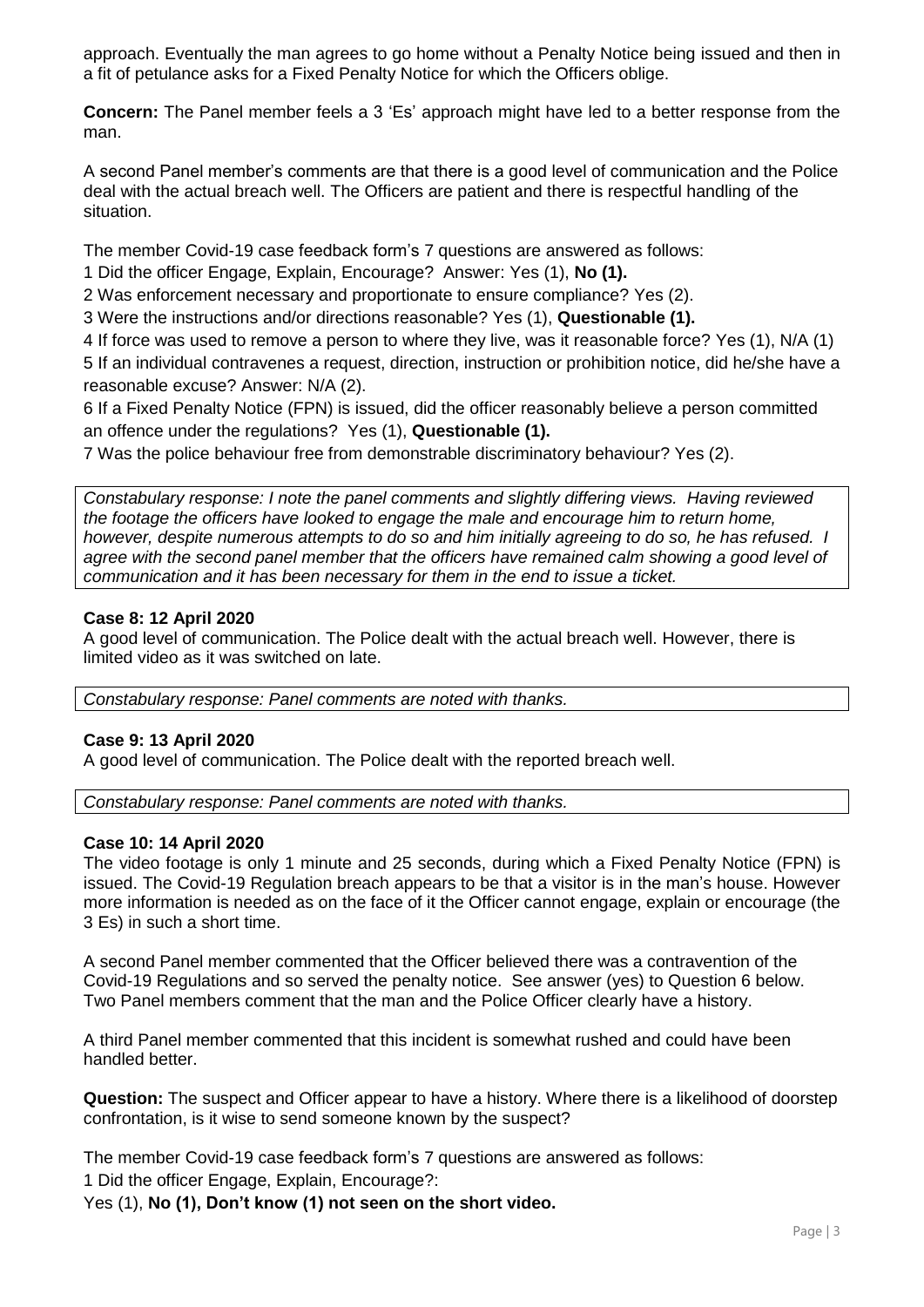2 Was enforcement necessary and proportionate to ensure compliance?

# Yes (1), **Don't know (1), Possibly (1).**

3 Were the instructions and/or directions reasonable?

**Questionable (1), Don't know (1), No (1), not handled well.** 

4 If force was used to remove a person to where they live, was it reasonable force? N/A (3),

5 If an individual contravenes a request, direction, instruction or prohibition notice, did he/she have a reasonable excuse? Answer: No (1), **Don't know (1)**, N/A (1).

6 If a Fixed Penalty Notice (FPN) is issued, did the officer reasonably believe a person committed an offence under the regulations? Yes (2), **Don't know (1).**

7 Was the police behaviour free from demonstrable discriminatory behaviour? Yes (2), **Don't know (1).**

*Constabulary response: I note the panel comments in relation to this case. Officers were required to attend this location on a number of occasions due to reported breaches – prior efforts have been made to engage, explain and encourage but have been required to re attend due to noncompliance. This is the reason for the short interaction on this occasion.*

# **20200419-0407 Case 11: 19 April 2020**

Well handled, empathetic and fair.

*Constabulary response: Panel comments are noted with thanks.*

## **20200418-0769 Case 12: 18 April 2020**

Points well made. The Officer has a good attitude, is patient and spends a long time explaining to the people. Social distance is also well kept by the Officer.

*Constabulary response: Panel comments are noted with thanks.*

## **Case 13: 18 April 2020 at 10.18p.m.**

No footage of the initial visit or if same visit of initial discussion. A very brief description at the end of footage.

*Constabulary response: Panel comments are noted with thanks.* 

## **Case 14: 18 April 2020 at 10.18p.m.**

*Police Officers have clearly seen this female several times before and she is known to them.*

*Constabulary response: Panel comments are noted with thanks.*

## **Case 15: 21 April 2020 at 6.22p.m. Duke Street.**

The Police Officers are very calm, explaining why the people are being asked to leave the premises, and it is good that only one Officer is leading the situation. The Officer obviously knows the household well including the female and the other people involved, which helped. The conversations are calm and respectful throughout the incident. The Officers are very patient whilst speaking with the female.

*Constabulary response: Panel comments are noted with thanks.*

# **Case 16: 23 April 2020 - Bristol - 4.26p.m.**

The officer is very calm and even-toned, despite a lack of communication from the males involved. **Operational policing concern:** The officer asks for extra units on 3 occasions but none arrive, despite him saying it was a large group of people and he is alone.

*Constabulary response: Panel comments are noted with thanks. The issue around the lack of support was raised at the time by the officer in question and debriefed.*